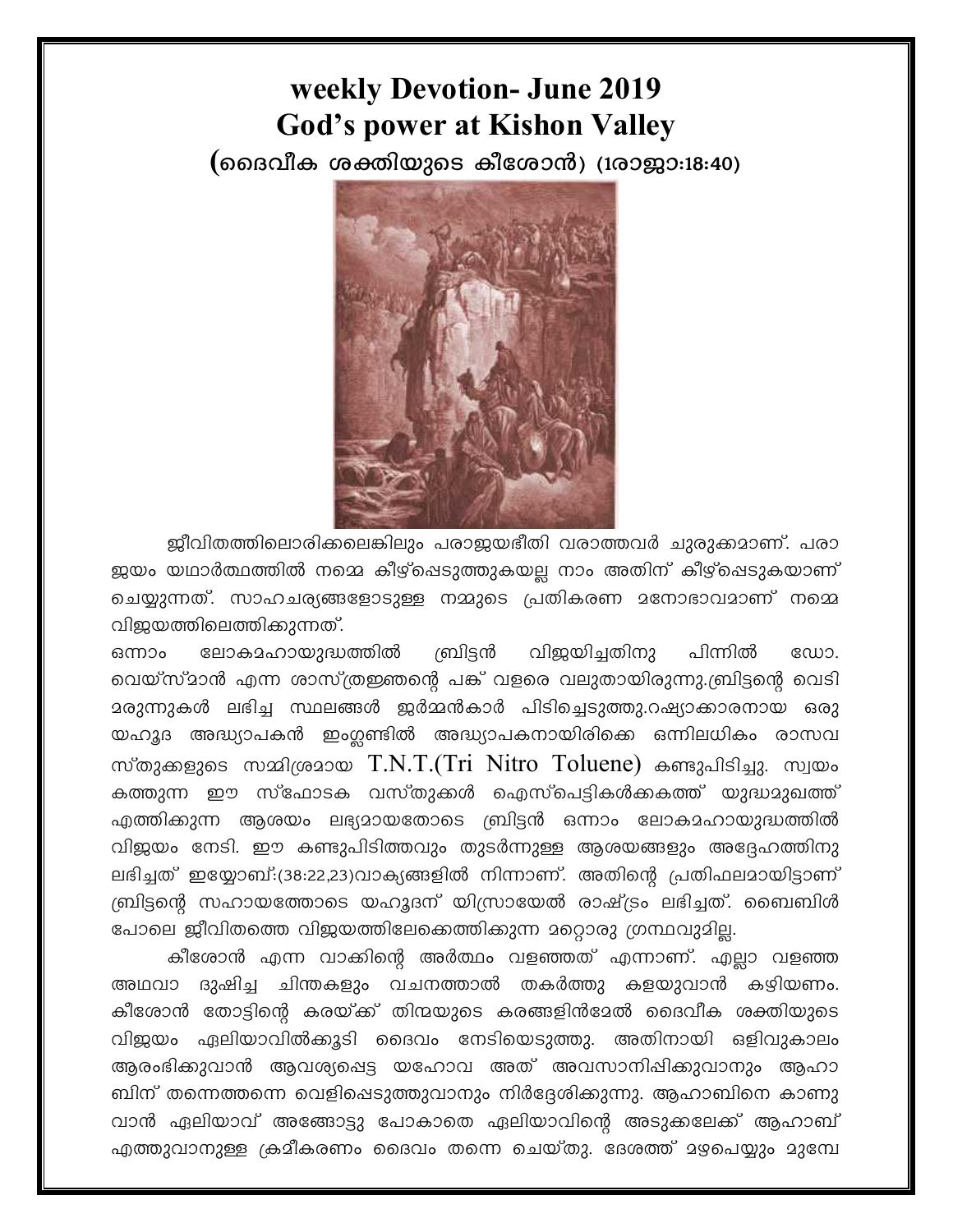കർമ്മേലിൽ ഒരു യാഗം നടക്കണം. ആ യാഗം കാണേണ്ടവരേയും ആ യാഗം ക്രമീ കരിക്കേണ്ട വിധവും യഹോവയുടെ നിർദ്ദേശപ്രകാരം ഏലിയാവ് ആഹാബിനെ അറിയിച്ചു.

## Read 100000:18:19

1. എല്ലാ യിസ്രയേലും അവടെയെത്തണം കാരണം യാഗം നടക്കുന്നതുകണ്ട് നാവിന്റെ കെട്ടഴിഞ്ഞ് , കണ്ണു തുറന്നവരായി രണ്ടു തോണിയിൽ കാൽ ചവിട്ടി യുള്ള നിൽപ് തെറ്റെന്ന് അവർ മനസ്സിലാക്കണം.തീകൊണ്ട് ഉത്തരമരുളുന്ന ദൈവ <u>ാണ് യഥാർത്ഥ ദൈവമെന്ന് അവർ കണ്ട് വിശ്വ</u>സിക്കുവാനുമാണ് അവിടെ എത്തിച്ചത്.

2. രണ്ടാമത് കള്ള പ്രവാചകന്മാർ (ബാലിന്റെ 450 പ്രവാചകൻമാരും , അശേരാ പ്രവാചകർ 400 പേരും ) ഊമവിഗ്രഹങ്ങളോടുള്ള അവരുടെ പ്രാർത്ഥന വ്യർത്ഥ മെന്ന് കാട്ടികൊടുക്കേണ്ടത് ഒരു ആവശ്യമായിരുന്നു.

3. ഇതിനെല്ലാം സാക്ഷിയാകുവാൻ അവിടെ എത്തിയ മറ്റൊരാളാണ് സംഘാടക നായ ആഹാബ് രാജാവ്. ഇസബേൽ എന്ന തന്റെ ഭാര്യയ്ക്ക് തന്നെത്തന്നെ വിറ്റ യഹോവയുടെ കല്പനകൾ മറന്ന യിസ്രായേൽ രാജാവാണ്.

## Look (100 m: 21:25, 26)

ഇവരെല്ലാം അവിടെ എത്തിയതുപോലെ യഹോവയുടെ പക്ഷത്തുള്ള ഏലിയാവിന് കർമ്മേൽ കയറുവാൻ കഴിയുകയില്ല. അതിനായിട്ടാണ് കെരീത്തിൽ യഹോവ ഏലി യാവിന്റെ പഠനം തുടങ്ങിയത്. കെരീത്തിലെ കരുതലിൽ, സംരക്ഷണത്തിൽ മടിയ നാകാതെ എഴുന്നേൽപിക്കുവാൻ ഉറവ അടയ്ക്കുകയും , കാക്കയുടെ വരവ് നിർത്തുകയും ചെയ്തു.തുടർന്നയച്ചത് സരേഫാത്തിലെ വിധവയുടെ സംരക്ഷണ ത്തിൽ കഴിയുവാനാണ്. ക്ഷാമത്തിന്റെ കഠിനതയിൽ മരിക്കുവാൻ തയ്യാറായവൾ പെറുക്കുവാൻ എത്തിയതാണ്. <u> ദരികുവാൻ ആഗ്രഹികുന്നവൾക്ക് </u> ചുള്ളിൽ ചുള്ളിൽ പെറുക്കേണ്ട ആവശ്യമില്ല , തീരാറായ ഭക്ഷണക്രമത്തെഷറ്റി ഭാരപ്പെടു കയോ ചെയ്യേണ്ട ആവശ്യമില്ലെന്ന് നമുക്ക് തോന്നാം.എന്നാൽ ഏലിയാവിന്റെ അടുത്ത പഠനക്കളരിയിലേക്ക് ഈ പാഠങ്ങൾ ആവശ്യമായിരുന്നു. ഏലിയാവ് സ്വല്പം വെള്ളം ആവശ്യപ്പെട്ടപ്പോൾ അനുസരിക്കുവാൻ മടി കാട്ടാത്തതുകൊ ണ്ടാണ് എടുക്കുന്തോറും നിറയുന്ന എണ്ണ ഭരണിയും , നിറയുന്ന മാവിൻ കലവും കാണുവാനിടയായത്. തുടർന്ന് വിധവയുടെ മകന്റെ നഷ്ടപ്പെട്ട ജീവൻ മടക്കി ക്കൊടുത്തു. അങ്ങനെ ചലനമറ്റതിന് ജീവൻ നല്കുന്ന പ്രാർത്ഥനയുടെ ശക്തിയും പഠിഷിച്ചു.അപ്രകാരം പഠനം പൂർത്തിയാക്കി കർമ്മേൽ പർവ്വതം കയറിയ ഏലിയാവ് യാഗത്തിന്റെ നിബന്ധന പ്രഖ്യാപിച്ചു. ഏലിയാവിന്റെ നിബന്ധന പാലിഷാനവർക്ക് പ്രവാചകൻമാർക്ക്)കഴിഞ്ഞില്ല. യാഗത്തിനു മുമ്പ് പാലിക്കേണ്ട ഏഴു (ബാലിന്റെ നടപടികൾ പൂർത്തിയാക്കി പ്രാർത്ഥിച്ചപ്പോൾ സ്വർഗ്ഗത്തിൽ നിന്ന് തീയിറങ്ങി യാഗം ദഹിഷിച്ചു.

## Read 10000:18:30-38

യഥാർത്ഥ ദൈവമെന്ന് മനസ്സിലാക്കിയ ജനത്തിന്റെ സഹായത്തോടെ ഏലിയാവ്